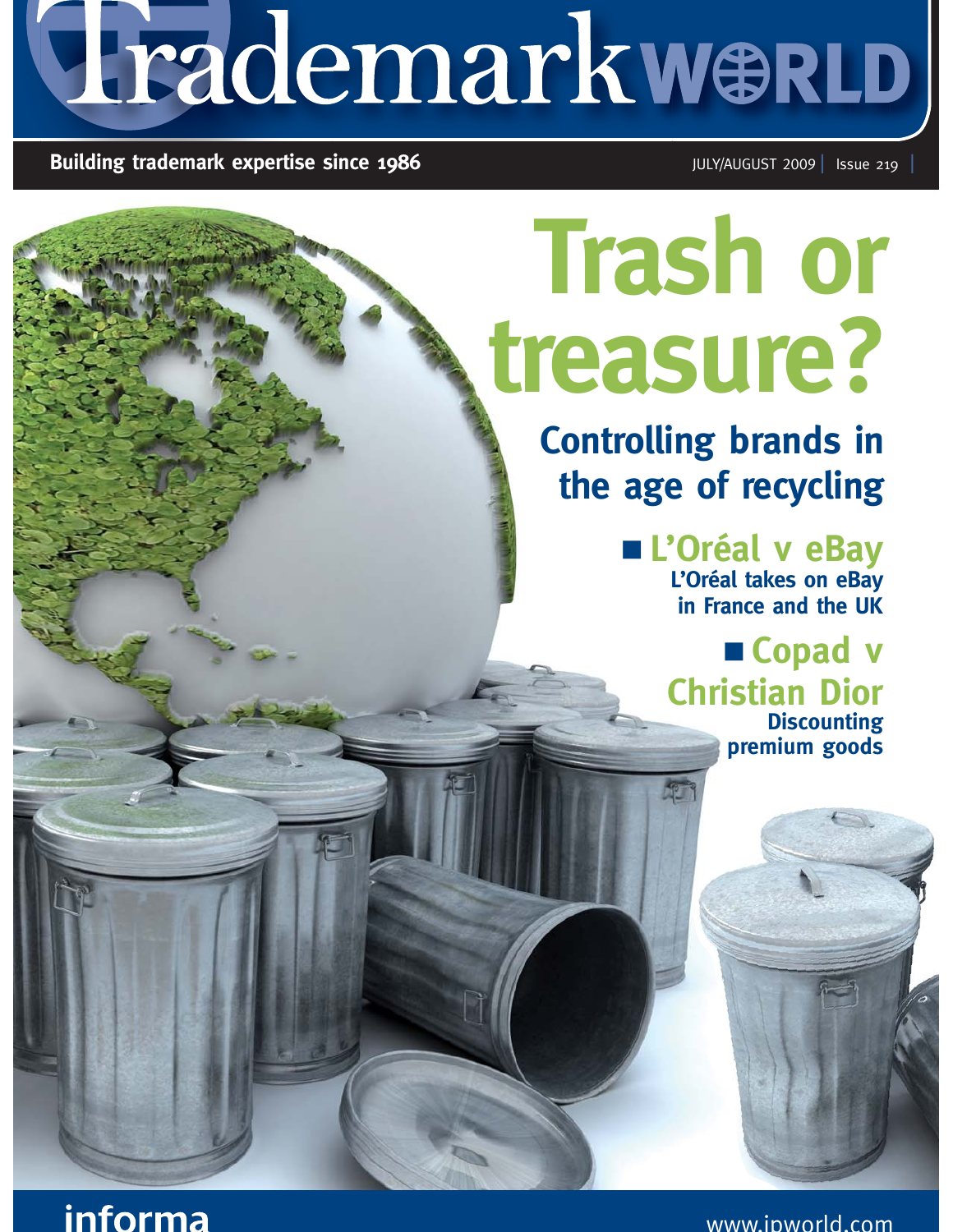## **Trash or treasure?**

### **IN SUMMARY**

–Upcycling is the creation of jewellery, fashion and other objects assembled from used and thrown-out items, such as product packaging. As a result, these upcycled goods often carry the names of high street brands. But what are the implications for trademark owners when their brand names appear on recycled goods that are being sold?

Frademarkworld

### **AUTHOR**

**Andrea Anderson** is partner at Holland & Hart in Boulder, Colorado. Andrea provides a full complement of trademark-related services to an international clientele with an emphasis on strategic counselling and dispute resolution.



## <del>≢</del> Controlling your brand in the age of upcycling

## By **Andrea Anderson**, Holland & Hart

**R**ecycling is so '90s. What's hot now is "upcycling," the creation of jewellery, fashion and objects for the home assembled from used, thrown-out, found and repurposed elements, sometimes known as "trashion." Thanks to the upcycling movement, the eco-conscious consumer can store her writing instruments in a pencil case made from OREO cookie wrappers, carry that pencil case in a purse made from FIRESTONE tyre inner tubes, and accent her home with wall art crafted from TIDE and GAIN detergent bottles. These "trashion" products possess a certain eco-chic cachet, particularly where they display the trademarks and other branding of the original repurposed elements.

Without a doubt, upcycling confers an environmental benefit by reducing, or at least delaying, the addition of trash to our landfills. But even the most eco-conscious brand owners have a right to be concerned about the uncontrolled use of their trademarks on upcycled products.

Notwithstanding these concerns, the law is fairly well-settled that a brand owner has almost no right to control the resale of its branded goods. The legal doctrine of "exhaustion" provides that once a trademark owner has made the initial sale of its product, it cannot use the trademark laws to control how and where its product is marketed or sold. In other words, when the trademark

owner authorises the initial sale of branded goods, it implicitly grants a licence to use its trademark to future sellers of those goods, even if those sellers are outside the authorised distribution chain.<sup>1</sup>

For example, a consumer who buys a tennis racquet at retail and resells it on eBay has every right to inform consumers of the racquet's brand and even to promote the racquet under the brand name. But what if that same consumer fashions a shoddy lawn chair from several used tennis racquets and sells it on eBay? Is the racquet company powerless to prevent its brand name from being used in connection with inferiorquality lawn furniture?

Not necessarily. The exhaustion doctrine or "first sale" rule prevents a brand owner from taking action only where the branded goods are sold in their original unaltered state. However, there is an exception to the rule for instances where a branded product has been "materially altered" in some aspect, but nevertheless sold as "new."<sup>2</sup> In these instances, courts have held that the alteration renders the product infringing. Courts reason that, when consumers buy a branded product, they believe they are receiving, and are entitled to receive, the exact product as produced or authorised by the brand owner. Therefore, when a product bearing a trademark has been altered, consumers are likely to be deceived, confused, or mistaken